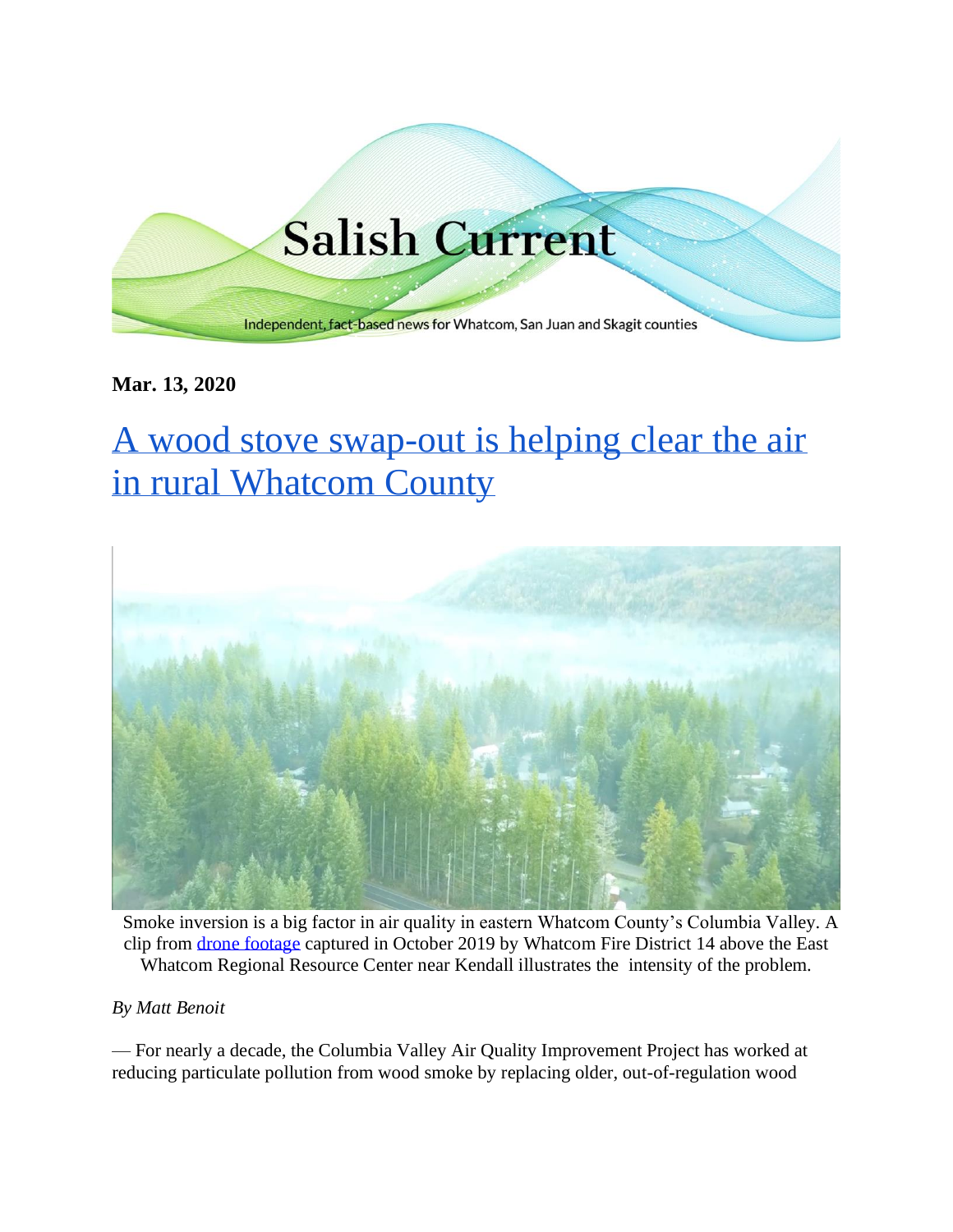stoves in residents' homes with newer, more efficient ones — a home renovation worth thousands but available at no cost to residents.... [Read more here.](https://salish-current.org/2020/03/05/a-wood-stove-swap-out-is-helping-clear-the-air-in-rural-whatcom-county/)

\* \* \*

### News from around the region...

EDITOR'S NOTE: Coronavirus news coverage in the [Bellingham Herald](https://www.bellinghamherald.com/) can be accessed online without a subscription.

Health & Safety

[What you need to know about COVID-19 in B.C. on March 13, 2020](https://www.cbc.ca/news/canada/british-columbia/coronavirus-update-bc-what-you-need-to-know-1.5495881) British Columbians asked to avoid travelling out of the country. (CBC)

[Whatcom County declares public health emergency over coronavirus](https://www.bellinghamherald.com/news/local/article241075056.html) A Whatcom County public health emergency was declared after the county had its first confirmed case of COVID-19. (Bellingham Herald)

## [Coronavirus risk prompts CBP, CDC to deny travelers at border in Whatcom County](https://www.bellinghamherald.com/news/local/article240966011.html)

U.S. Customs and Protection reported travelers have been denied entry into the United States. As of March 7, Canada did not have a travel ban in place relating to the COVID-19 outbreak.(Bellingham Herald)

#### Education

[The five-year funding for STEM training is at historic high from previous grants](https://www.westernfrontonline.com/2020/03/07/nasa-donates-190000-to-western/) NASA has doubled its grant to Western this year, bringing the total to \$190,000. The grant will fund research projects and help train future science and math teachers over the summer. (Western Front)

#### Government

[What passed, what died in the 2020 Washington Legislature](https://kuow.org/stories/what-passed-what-died-in-the-2020-washington-legislature) A look at some of the higher-profile bills that passed and didn't pass during the 2020 session. (NW News Network)

#### [Growth issues get real in Eastsound, but new VR regs in limbo](https://orcasissues.com/growth-issues-get-real-in-eastsound-but-new-vr-regs-in-limbo/)

The recently-completed San Juan County Land Capacity Analysis provides more guidance for development but the local vacation rental conflicts remain unresolved. (Orcas Issues)

#### [City formalizes exploration of aquatic center/community center](https://www.goskagit.com/anacortes/news/city-formalizes-exploration-of-aquatic-center-community-center/article_f01f9c98-6398-11ea-9ae5-fb9b903ea8da.html)

The Anacortes City Council unanimously approved a memorandum of agreement Monday with the Fidalgo Park and Recreation District to explore combining a youth community center and a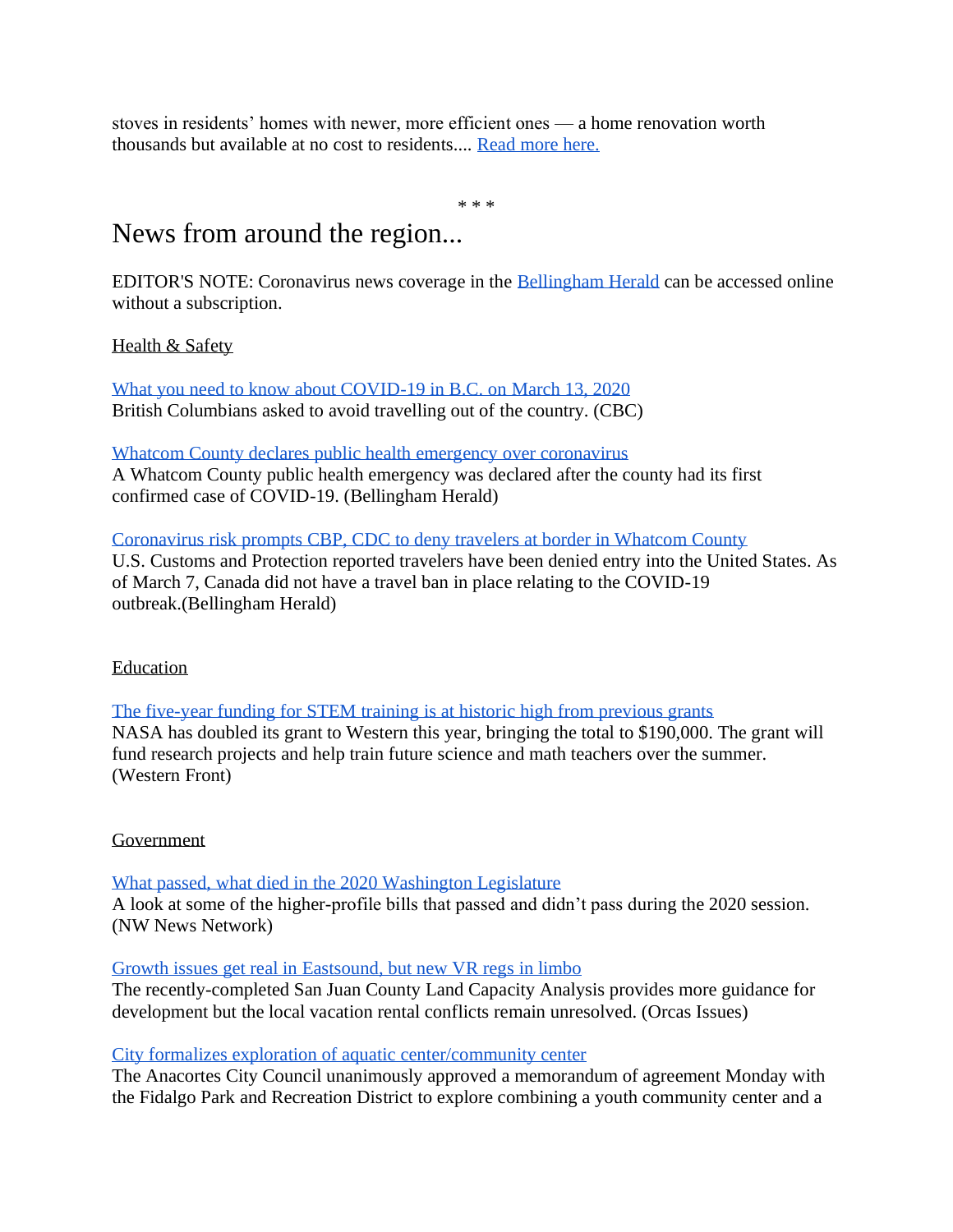two-pool aquatic and fitness center. (Anacortes American)

#### Nature

#### [Supreme Court rejects Trans Mountain legal challenges. So, what's next?](https://thenarwhal.ca/supreme-court-rejects-trans-mountain-legal-challenges-so-whats-next/)

Cases regarding the pipeline's impacts on endangered killer whales and Indigenous rights won't be heard, but opponents of the project say its future is far from certain. (The Narwhal)

#### **Business**

#### [Whatcom Parched](https://klipsunmagazine.com/whatcom-parched-c41bfdab3819)

Farming and water in Whatcom County. Climate change starts a new chapter in Whatcom County's century-old water shortage issue. (Klipsun Magazine)

#### [Coronavirus outbreak affects Skagit events, businesses, nonprofits](https://www.goskagit.com/news/local_news/coronavirus-outbreak-affects-skagit-events-businesses-nonprofits/article_a0077407-5776-5238-a0af-31d87ea5f43d.html)

The COVID-19 outbreak is creating uncertainty for the Skagit Valley Tulip Festival, the county's largest tourism draw. (Skagit Valley Herald)

#### **Community**

[After their neighborhood became a food desert, disabled residents are fighting back](https://crosscut.com/2020/02/after-their-neighborhood-became-food-desert-disabled-residents-are-fighting-back?utm_medium=social&utm_source=twitter-web-button) Bellingham's Birchwood neighborhood lost its grocery store nearly four years ago. For some locals, that means spending extra time and money that they might not have. (Crosscut)

#### [Construction of Ship Harbor roundabout begins Monday](https://www.goskagit.com/anacortes/news/construction-of-ship-harbor-roundabout-begins-monday/article_9ce8f2c8-6397-11ea-b9bf-c74188c5aa21.html)

Construction of the Ship Harbor roundabout in Anacortes on Oakes Avenue at the entrance to Clearidge and San Juan Passage neighborhoods begins Monday.

#### [Family Care Network facility could open by mid-2021](https://www.thenorthernlight.com/stories/family-care-network-facility-could-open-by-mid-2021,9802?)

The new Blaine facility would provide much-needed medical services to local residents. (Northern Light)

#### [City establishes new immigration board](https://www.westernfrontonline.com/2020/03/13/city-establishes-new-immigration-board/)

Ten Bellingham community members were named by Mayor Seth Fleetwood to a new Immigration Advisory Board that will review and evaluate policies and make recommendations relating to immigration matters. (Western Front)

*Like this newsletter? Share it. And it's easy to subscribe by reply mail. Your email address will never be shared-- and you can unsubscribe at any time. Mike Sato.*

*\* \* \**